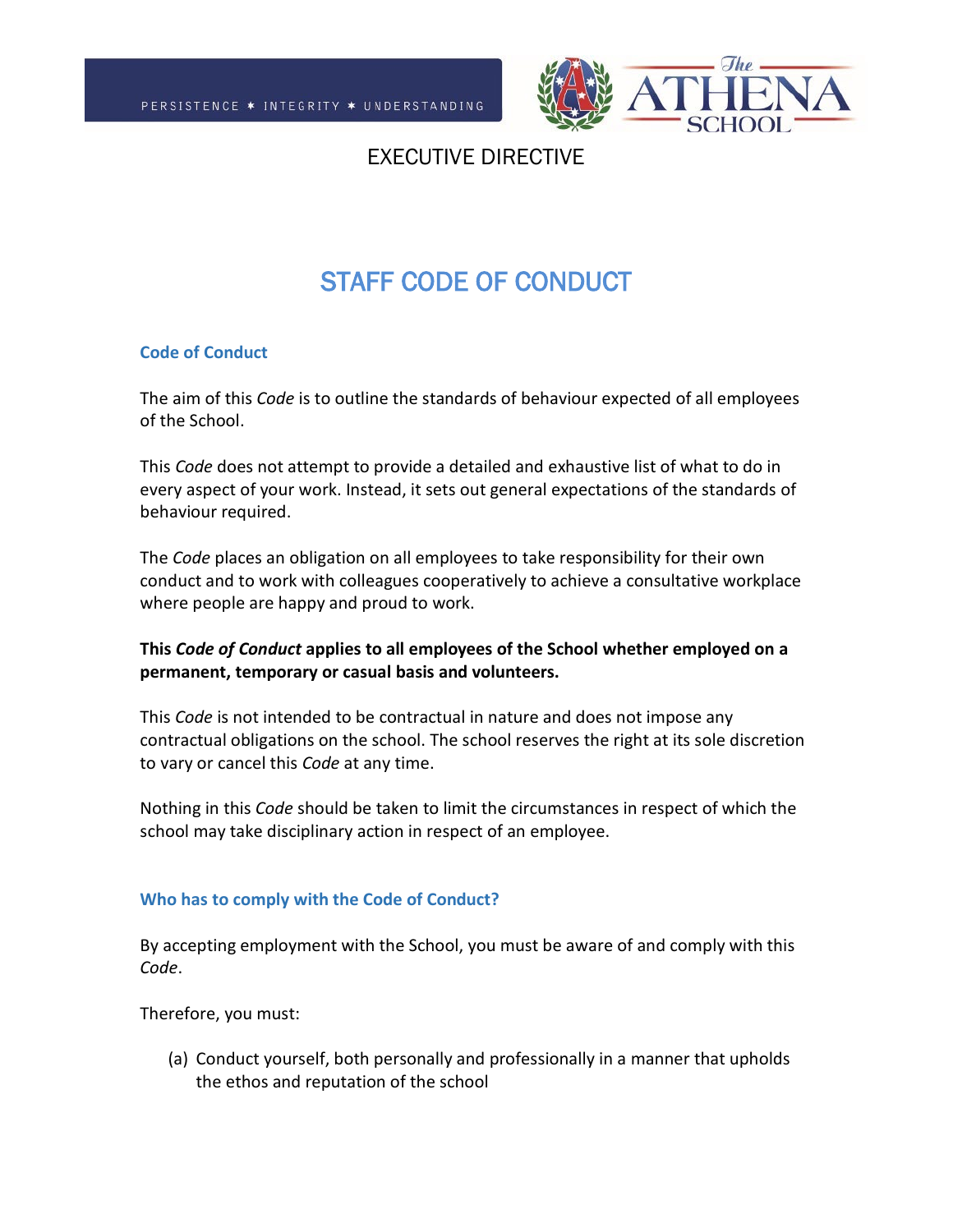- (b) Comply with the School's policies and procedures;
- (c) Act ethically and responsibly; and
- (d) Be accountable for your actions and decisions.

#### **Contractors and Volunteers**

Contractors, consultants and volunteers working with the school must be aware of this *Code* and conduct themselves in a manner consistent with the conduct described in it. Conduct that is not consistent with the conduct set out in this *Code* may result in the engagement of a contractor, consultant or volunteer being terminated.

If you are engaging or managing external consultants, contractors or volunteers, it is your responsibility to make them aware of the school's expectations of conduct during the period of their engagement.

#### **1. What is expected of you as an employee?**

As an employee, you should be aware of the School's policies and procedures, particularly those that apply to your work. Many of these are available online; others may be made available to you through induction and training and development programs.

If you are uncertain about the scope or content of a policy with which you must comply, you should seek clarification from your Principal or Senior.

You should also be familiar with the legislation under which you are employed as this may specify requirements with which you need to comply

As a School employee, you are expected to:

- (a) Perform your duties to the best of your ability and be accountable for your performance;
- (b) Follow reasonable instructions given by your senior;
- (c) Comply with lawful directions;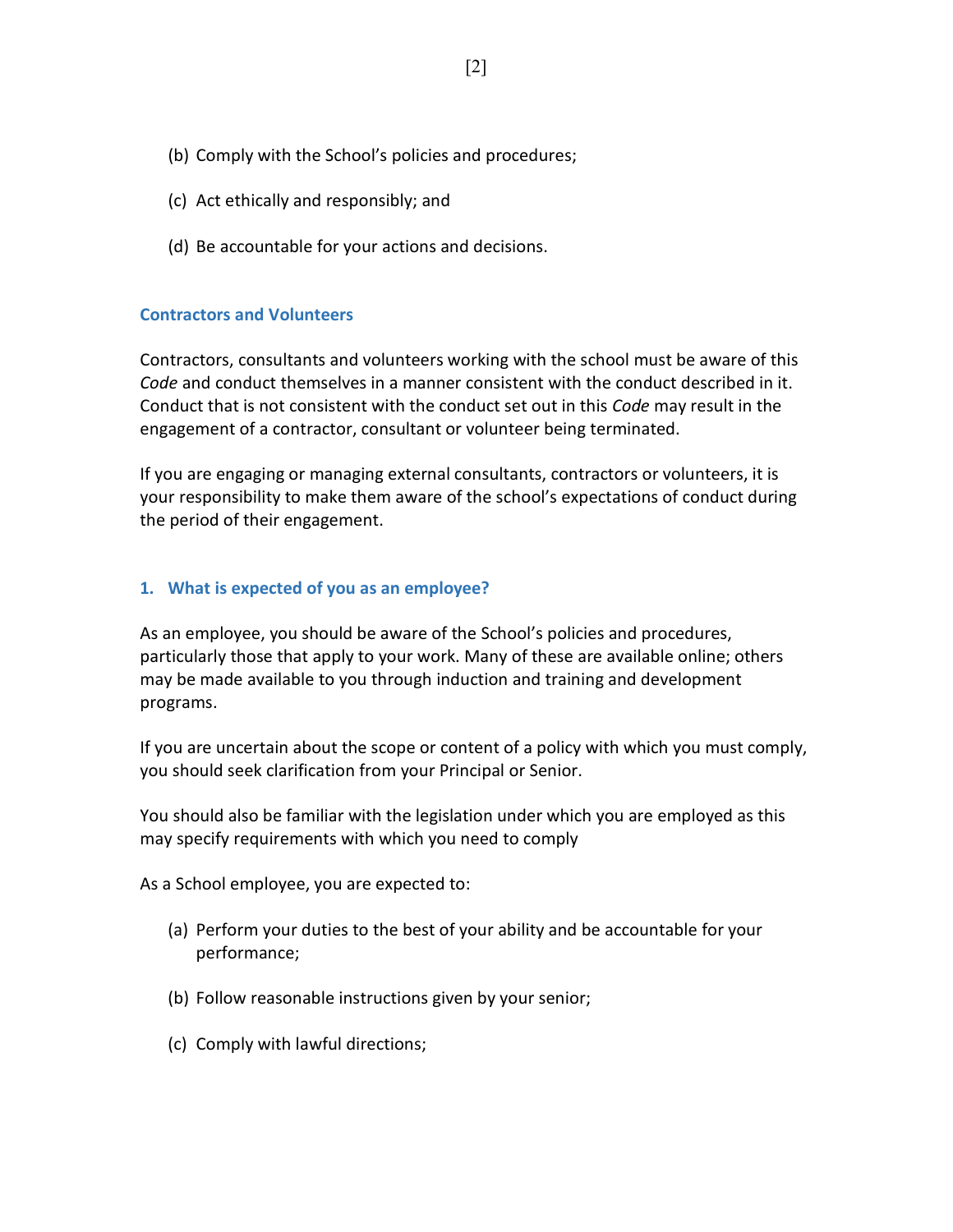- (d) Carry out your duties in a professional, competent and conscientious manner, while seeking suitable opportunities to improve your knowledge and skills, including through participation of relevant professional development;
- (e) Act honestly and in good faith in fulfilling your duties;
- (f) Be courteous and responsive in dealing with your colleagues, students, parents and members of the public;
- (g) Work collaboratively with your colleagues; and
- (h) Ensure that your conduct, whether during or outside working hours, is consistent with the ethos of the School and does not damage the reputation of the School.

## **2. What happens if I breach the Code of Conduct?**

As a School employee, you hold a position of trust and are accountable for your actions.

- 2.1 The consequences of inappropriate behaviour and breaches of this *Code* will depend on the nature of the breach.
- 2.2 Employees should report possible breaches by colleagues to the Office Manager or the Principal. If the possible breach is by their senior then it should be reported to the Principal.
- 2.3 Factors the School may consider when deciding what action to take may include:
	- (a) The seriousness of the breach;
	- (b) The likelihood of the breach occurring again;
	- (c) Whether the employee has committed the breach more than once;
	- (d) The risk the breach poses to employees, students or any others; and
	- (e) Whether the breach would be serious enough to warrant formal disciplinary action.
- 2.4 Actions that may be taken by the school in respect of a breach of the *Code* include management or remedial action, training or disciplinary action ranging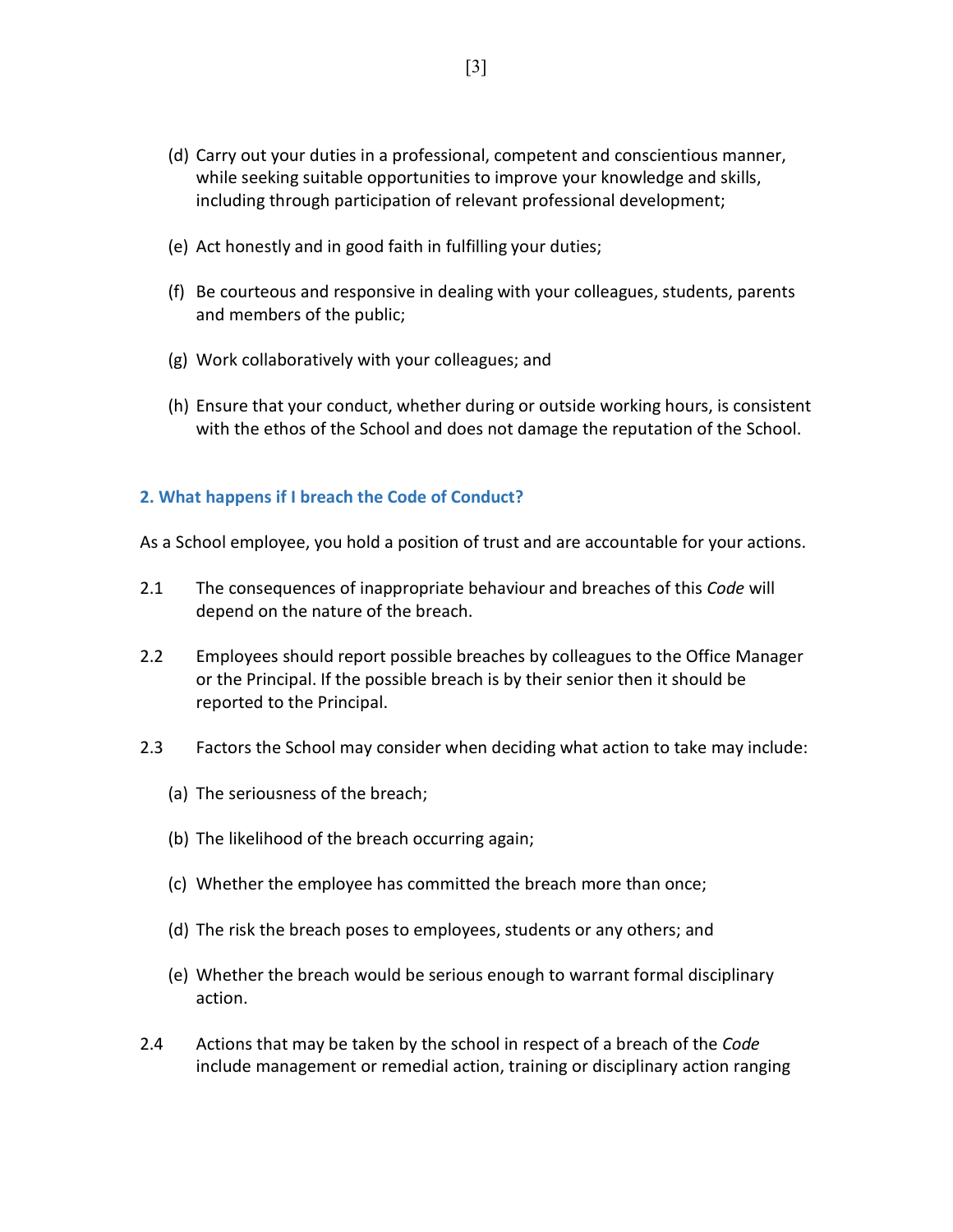from a warning to termination of employment. The school will reserve the right to determine in its entirety the response to any breach of this *Code*.

## **3. Required Reporting**

Employees are required to report certain information to the School.

- 3.1 All employees are required to inform the Principal if they are charged with or convicted of a serious offence (those punishable by 12 months or more in jail). You must also inform the Principal if you become the subject of an Apprehended Violence Order.
- 3.2 If, through your employment with the school, you become aware of a serious crime committed by another person, you are required to report it to the Principal, who may be required to inform the police.
- 3.3 As a school employee, you must report to the Principal:
	- (a) Any concerns that you may have about the safety, welfare and well being of a child or young person;
	- (b) Any concerns you may have about the inappropriate actions of any other employee, contractor or volunteer that involves children or young people;
	- (c) Any concerns you may have about any other employee, contractor or volunteer engaging in 'reportable conduct' or any allegation of 'reportable conduct' that has been made to you; and
	- (d) If you become aware that an employee, contractor or volunteer has been charged with or convicted of an offence (including a finding of guilt without the court proceeding to a conviction) involving 'reportable conduct'; and
	- (e) If you become the subject of allegations of 'reportable conduct' whether or not they relate to your employment in the school.

You should refer to the school's **Child Protection Policy** for further information about these obligations.

3.4 Please note that teachers and some other employees have mandatory reporting obligations under the *Children and Young Persons (Care and Protection) Act 1998* (NSW) where they have reasonable grounds to suspect a child under the age of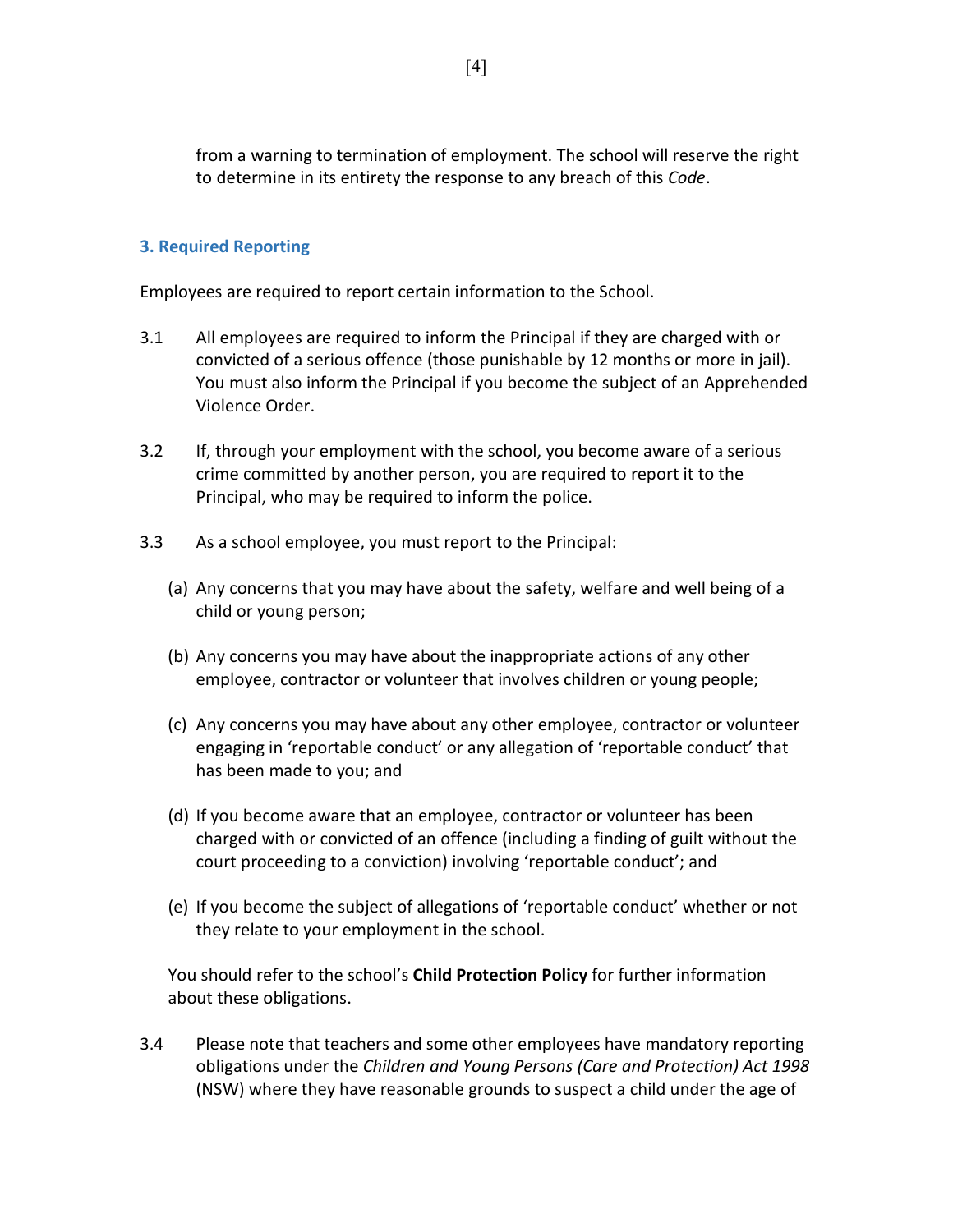16 years is at risk of significant harm and have current concerns about the safety, welfare and wellbeing of the child. You should refer to the School's **Child Protection Policy** for further information about these obligations.

## **4. Respect For People**

The School expects employees to treat each other with respect and courtesy. Our daily interaction with others reflects on the School's reputation. Therefore, all employees are expected to be approachable, courteous and prompt in dealing with other people, including students, parents, other employees and members of the community.

- 4.1 Employees who work with students have a special responsibility in presenting themselves as appropriate role models for those students. Modelling effective leadership and respect in your interactions with students can have a profoundly positive influence on a student's personal and social development.
- 4.2 Similarly, it is important for you to treat your colleagues, other employees, contractors, students and parents with respect. Rude or insulting behaviour, including verbal and non-verbal aggression, abusive, threatening, intimidating or derogatory language and physical abuse or intimidation towards other employees, contractors, students and parents is unacceptable. You must not use information and communication technologies, such as email, mobile phones, texts or instant messaging, blogs, social media sites and other websites to engage in this type of behaviour.
- 4.3 You must not discriminate against, or harass for any unlawful reason, or bully for any reason any employee, contractor, student or parent. Your obligations in this regard, including the list of unlawful reasons, are set out in the School's **Policy Regarding Discrimination, Harassment & Bullying**. Unlawful harassment or discrimination may constitute an offence under the Anti-Discrimination Act 1977 or federal discrimination legislation. Bullying may be a breach of your obligations under work health and safety legislation or your duty of care at common law.
- 4.4 You should ensure that you are aware of the School's **Policy Regarding Discrimination, Harassment & Bullying**. If you believe you are being unlawfully harassed or discriminated against or bullied: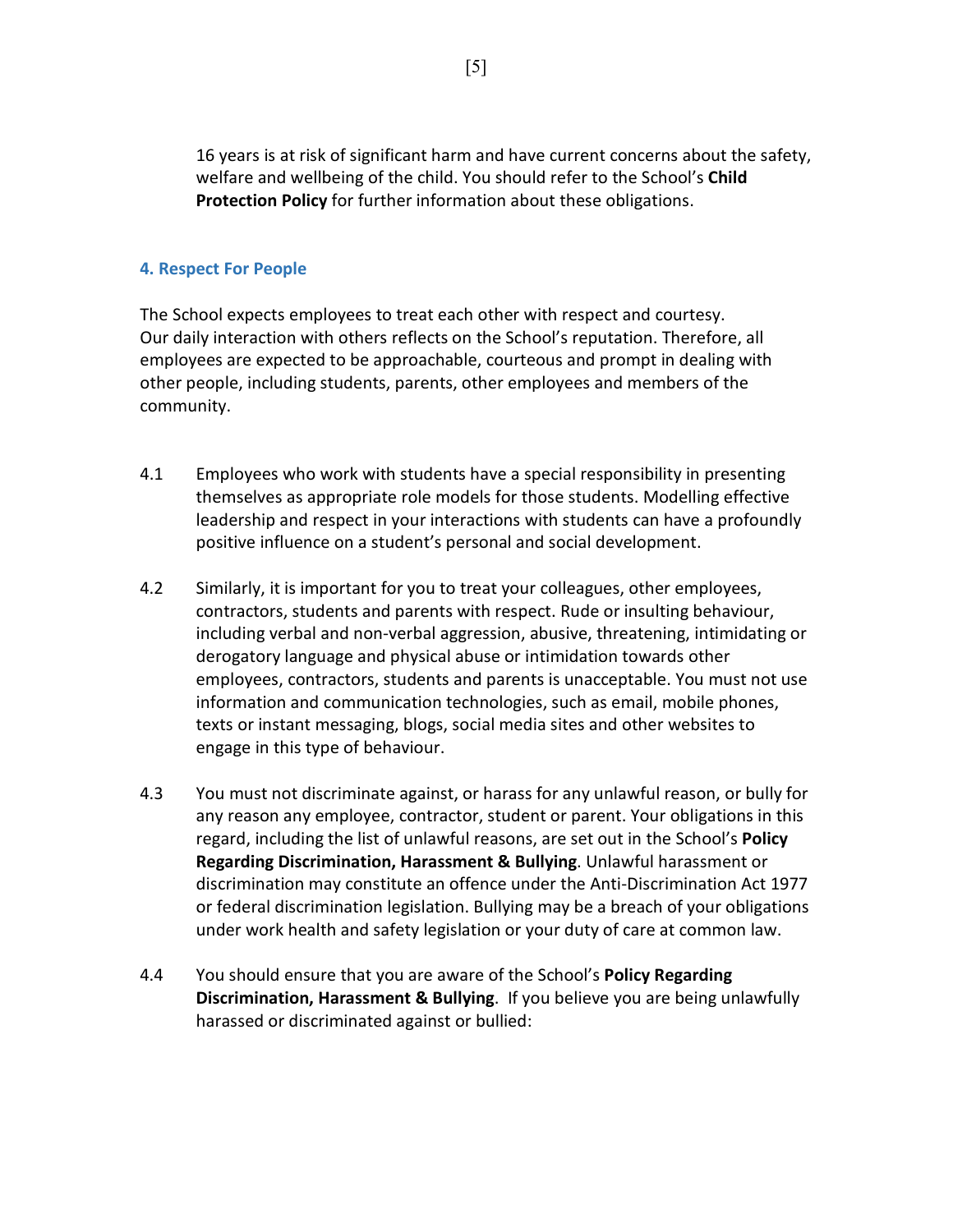- (a) Where you feel comfortable ask the person to stop, or make it clear that you find the behaviour offensive or unwelcome. It may be useful to speak with your Senior in the first instance to seek guidance on how to do this; and/or
- (b) Raise the issue as a grievance in accordance with the School's **Policy Regarding Discrimination, Harassment & Bullying** as soon as possible after the incident(s) have occurred.
- 4.5 The school takes reports of unlawful discrimination and harassment or bullying seriously and will consider action it considers appropriate if such conduct is found to have occurred including disciplining or dismissing offenders. Many incidents can be addressed effectively if reported early.
- 4.6 If you lie about or exaggerate a complaint, the School will view this as a very serious matter, and you may be disciplined or dismissed.

## **5. Duty Of Care And Work Health And Safety**

As a School employee, you have a duty of care to students in your charge to take all reasonable steps to protect students from risks of harm that can be reasonably predicted.

The duty encompasses a wide range of matters, including (but not limited to):

- The provision of adequate supervision
- Ensuring grounds, premises and equipment are safe for students use
- Implementing strategies to prevent bullying from occurring in School, and
- Providing medical assistance (if competent to do so), or seeking assistance from a medically trained person to aid a student who is injured or becomes sick at School.

## **Duty of Care**

5.1 As a School employee, you have a duty of care to students in your charge. That duty is to take all reasonable steps to protect students from risks of harm that can be reasonably predicted. For example, risks from known hazards and from foreseeable risk situations against which preventative measures can be taken. The standard of care that is required, for example the degree of supervision, needs to be commensurate with the students' maturity and ability.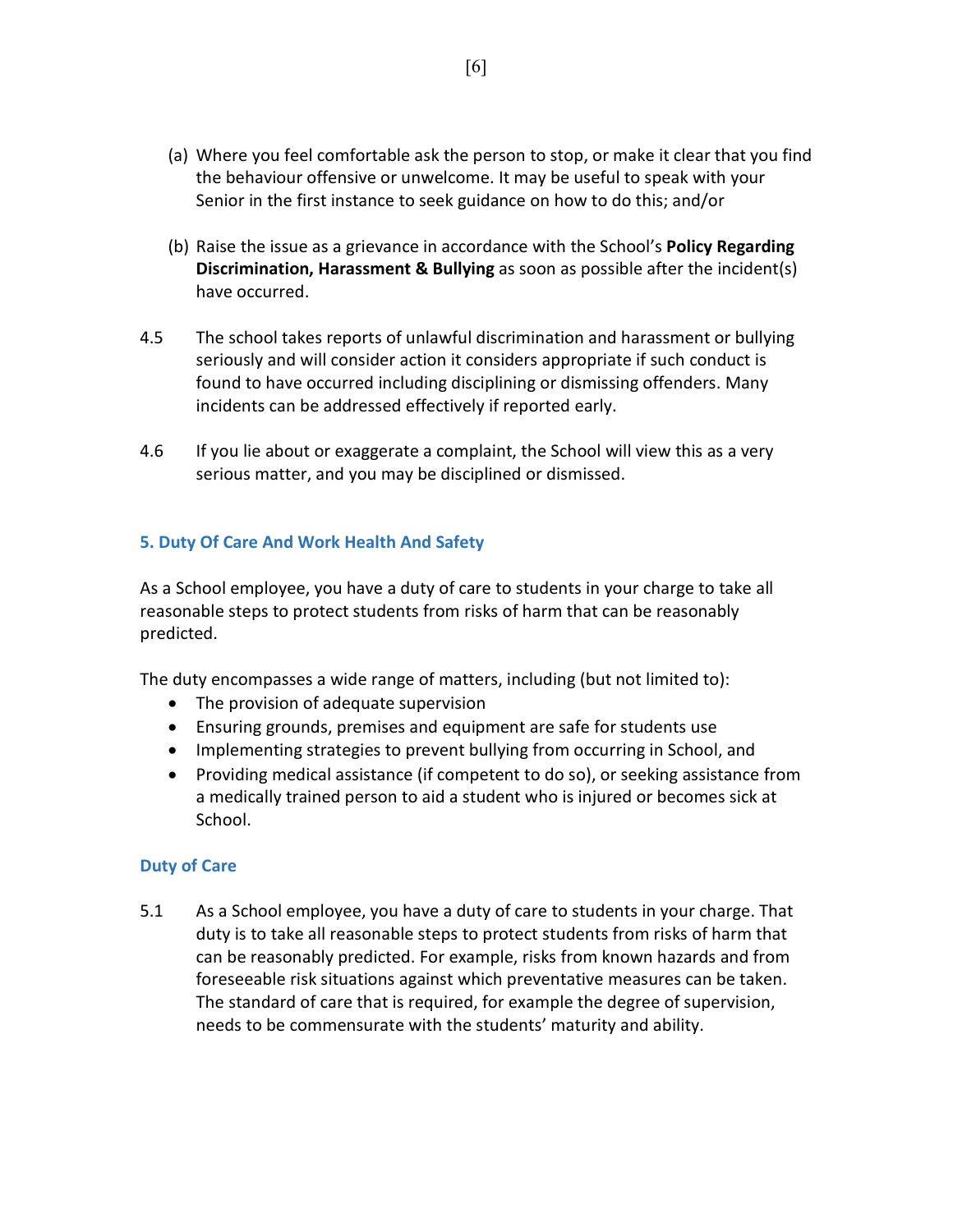- 5.2 Duty of care to students applies during all activities and functions conducted or arranged by the School. The risks associated with any activity need to be assessed and managed before the activity is undertaken.
- 5.3 You should ensure that you are aware of the School's Policies relating to Student Welfare – Creating a Safe and Supportive Environment.

## **Work health and safety**

- 5.4 You also have a responsibility under work health and safety legislation to take care of your own health and safety at work. It is also your responsibility to ensure that your activities do not place at risk the health and safety of your coworkers, students or other persons that you may come into contact with at work.
- 5.5 Considerations of safety relate to both physical and psychological wellbeing of individuals.
- 5.6 You should ensure that you are aware of the School's **Work Health & Safety Policy** and the **Staff WHS Induction Pack**

## **Supervision of Students**

- 5.7 You should take all reasonable steps to ensure that no student is exposed to any unnecessary risk of injury.
- 5.8 You should be familiar with and comply with the School's evacuation procedures.
- 5.9 Students should not be left unsupervised either within or outside of class. You should be punctual to class and allocated supervision.
- 5.10 You should remain with students at after school activities until all students have been collected. In the event that a student is not collected you should remain with the student until collected, or seek advice from your supervisor.
- 5.11 Playground supervision is an integral part of the responsibility of staff. It must take precedence over other activities. It is unacceptable to be late. You should actively supervise your designated area, being vigilant and constantly moving around.
- 5.12 You should be alert to bullying or any other form of discriminatory behaviour, and report incidents to the appropriate staff member. Additional detail about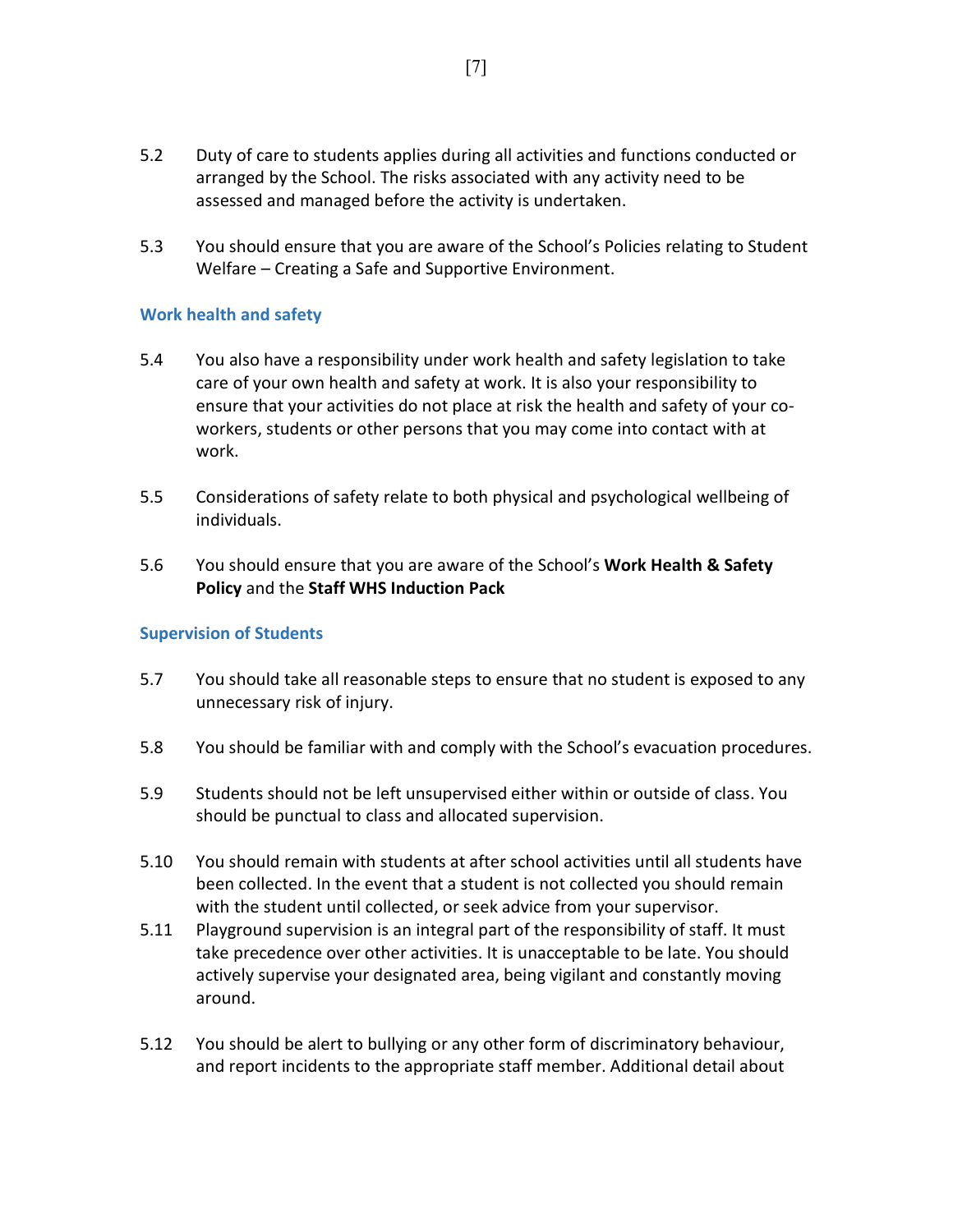student bullying is set out in the **Student Awards, Rights, Privileges and Penalties Booklet.**

- 5.13 Ill or injured students should be attended to by the supervising staff member. Should additional assistance be required you should contact the qualified First Aid person. (Names are listed on the Notice Board in the Staff Room.)
- 5.14 You should ensure that you understand and comply with the School's policy in regard to the storage and administration of prescribed medication to students (see **Health and the Distribution of Medication**.)

## **6. Professional Relationships Between Employees and Students**

As a School employee, you are expected to always behave in ways that promote the safety, welfare and well-being of children and young people. You must actively seek to prevent harm to children and young people, and to support those who have been harmed. While not all employees are required to manage and supervise students, it is important for all School employees to understand and observe the School's Child Protection policies.

## **Supervision of students**

- 6.1 You should avoid situations where you are alone in an enclosed space with a student. Where you are left with the responsibility of a single student you should ensure that this is in an open space in view of others. Where this is not possible or practical it should be discussed with your supervisor and/or the Principal.
- 6.2 You should never drive a student in your car unless you have specific permission from your supervisor and/or the Principal to do so. In the event of an emergency you should exercise discretion but then report the matter to your supervisor.
- 6.3 If you wish to conduct a private conversation with a student you should consider the time and venue carefully to avoid placing yourselves in a vulnerable situation. It is preferable to leave the door open. You should not locate yourself between the student and the door.
- 6.4 When confiscating personal items, such as mobile phones or hats, ask students to hand them to you. Only take items directly from students in circumstances where concern exists for the safety of the student or others and your own safety is not jeopardised by this action.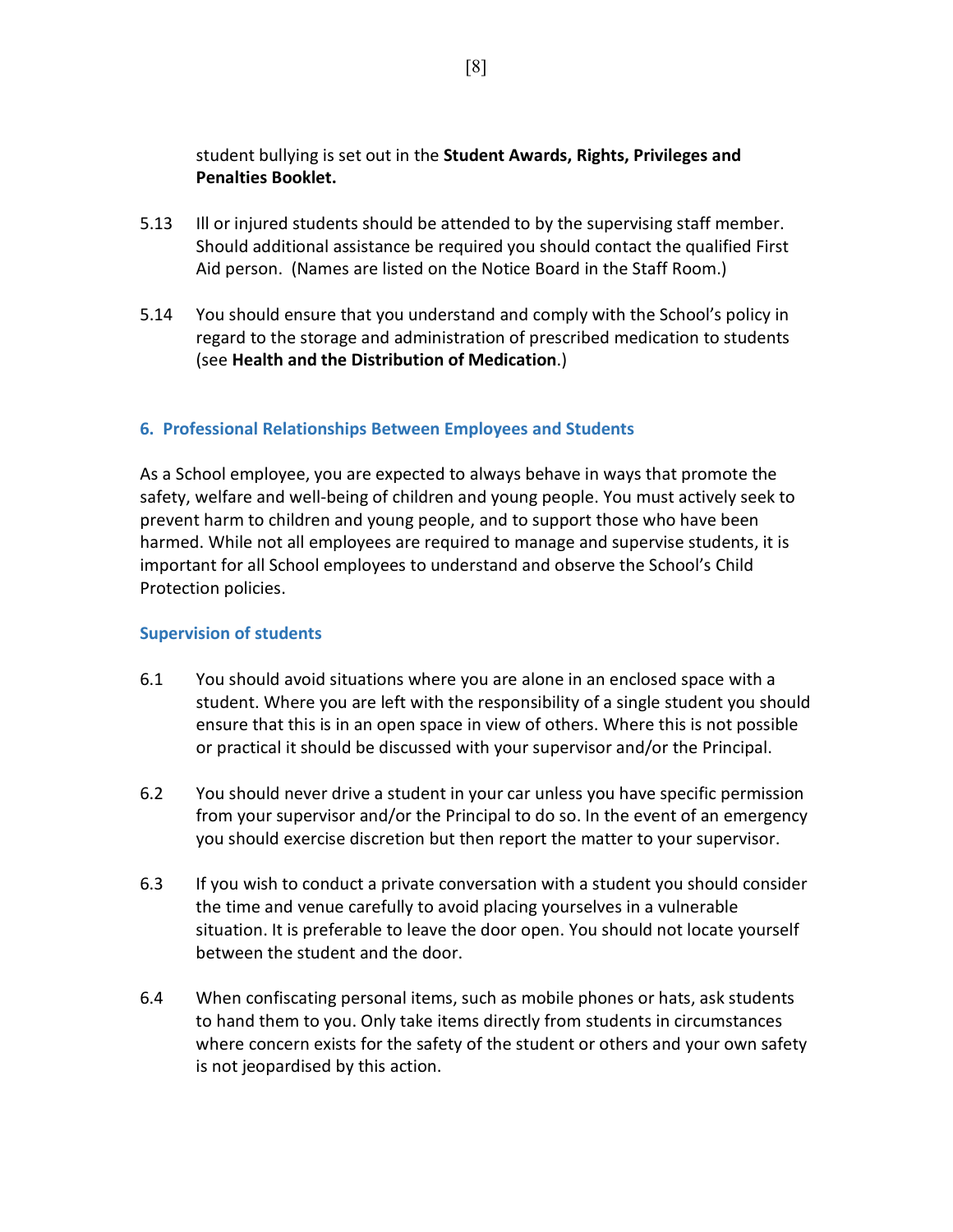#### **Physical contact with students**

- 6.5 You must not impose physical punishment on a student in the course of your professional duties.
- 6.6 When physical contact with a student is a necessary part of the teaching/learning experience you must exercise caution to ensure that the contact is appropriate and acceptable. You should seek reassurance from the student by asking for a volunteer if necessary to demonstrate a particular activity.
- 6.7 Attention to the toileting needs of young children should be done with caution. It may be appropriate to have the door open. For students with a disability the management of toileting needs should be included in the student's individual management plan.
- 6.8 When congratulating a student, a handshake, pat on the shoulder or brief hug are acceptable as long as the student is comfortable with this action. Kissing of students is not acceptable.
- 6.9 Assessing a student who is injured or ill may necessitate touching the student. Always advise the student of what you intend doing and seek their consent.
- 6.10 Sometimes in ensuring duty of care you may be required to restrain a student from harming him or herself or others using reasonable force. Any such strategy must be in keeping with the School's behaviour management practices or individual student management plans. You should report and document any such incidents.

#### **Relationships with students**

- 6.11 You must not have a romantic or sexual relationship with a student. It is irrelevant whether the relationship is homosexual or heterosexual, consensual or non-consensual or condoned by parents or caregivers. You are reminded of:
	- (a) The law prohibiting sexual relations with a person under the age of consent (16 years); and
	- (b) The law prohibiting sexual relations between a teacher and their student under the age of 18 years.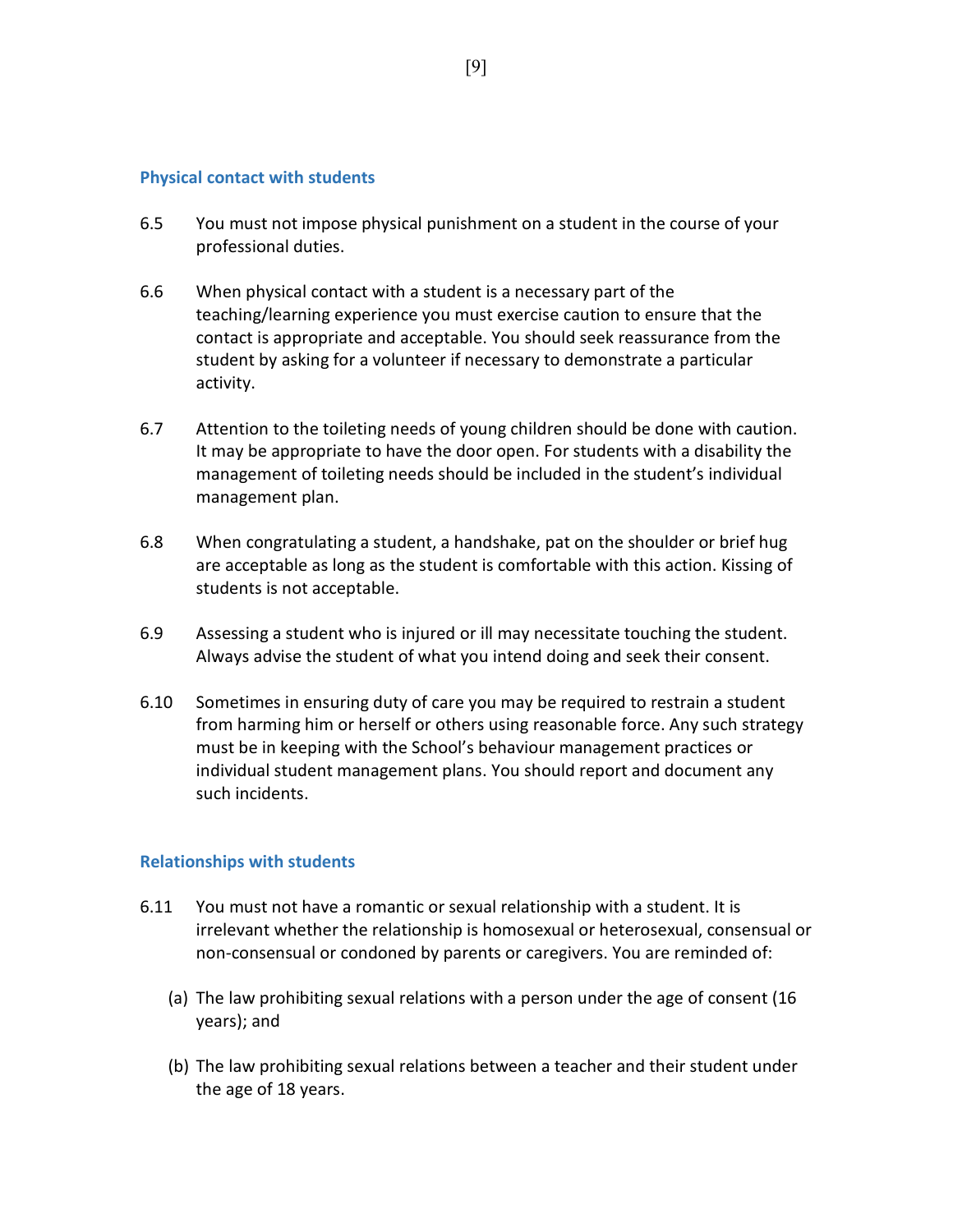- 6.12 You must not develop a relationship with any student that is, or that can be interpreted as having a personal rather than a professional interest in a student. An overly familiar relationship with any student (including any adult student) that you are responsible for teaching, tutoring, advising, assessing, or for whom you provide pastoral or welfare support raises serious questions of conflict of interest, trust, confidence, dependency, and of equality of treatment. Such relationships may also have a negative impact on the teaching and learning environment for other students and colleagues, and may carry a serious reputational risk for the School.
- 6.13 If you consider that a student is being overly familiar, seeking to establish a personal relationship with you or has developed a 'crush' on you, you should report your concerns to your supervisor and/or the Principal as soon as possible so that a plan can be developed to manage the situation effectively and sensitively.
- 6.14 At all times when speaking with students care must be taken to use appropriate language. You must always treat students with respect and without favouritism. There is no place for sarcasm, derogatory remarks, inappropriate familiarity or offensive comments.
- 6.15 You may, as part of your pastoral care role, engage in discussion with students. This is entirely appropriate. However you must be cautious about making personal comments about a student or asking questions that probe your own or a student's sexuality or relationships. You must not hold conversations with a student of an intimately personal nature where you disclose information about yourself.
- 6.16 You must not:
	- (a) Invite students to your home;
	- (b) Visit students at their home; or
	- (c) Attend parties or socialise with students, unless you have the express permission of the Principal and their parents or care giver.
- 6.17 You must not engage in tutoring or coaching students from the School without the express permission of the Principal.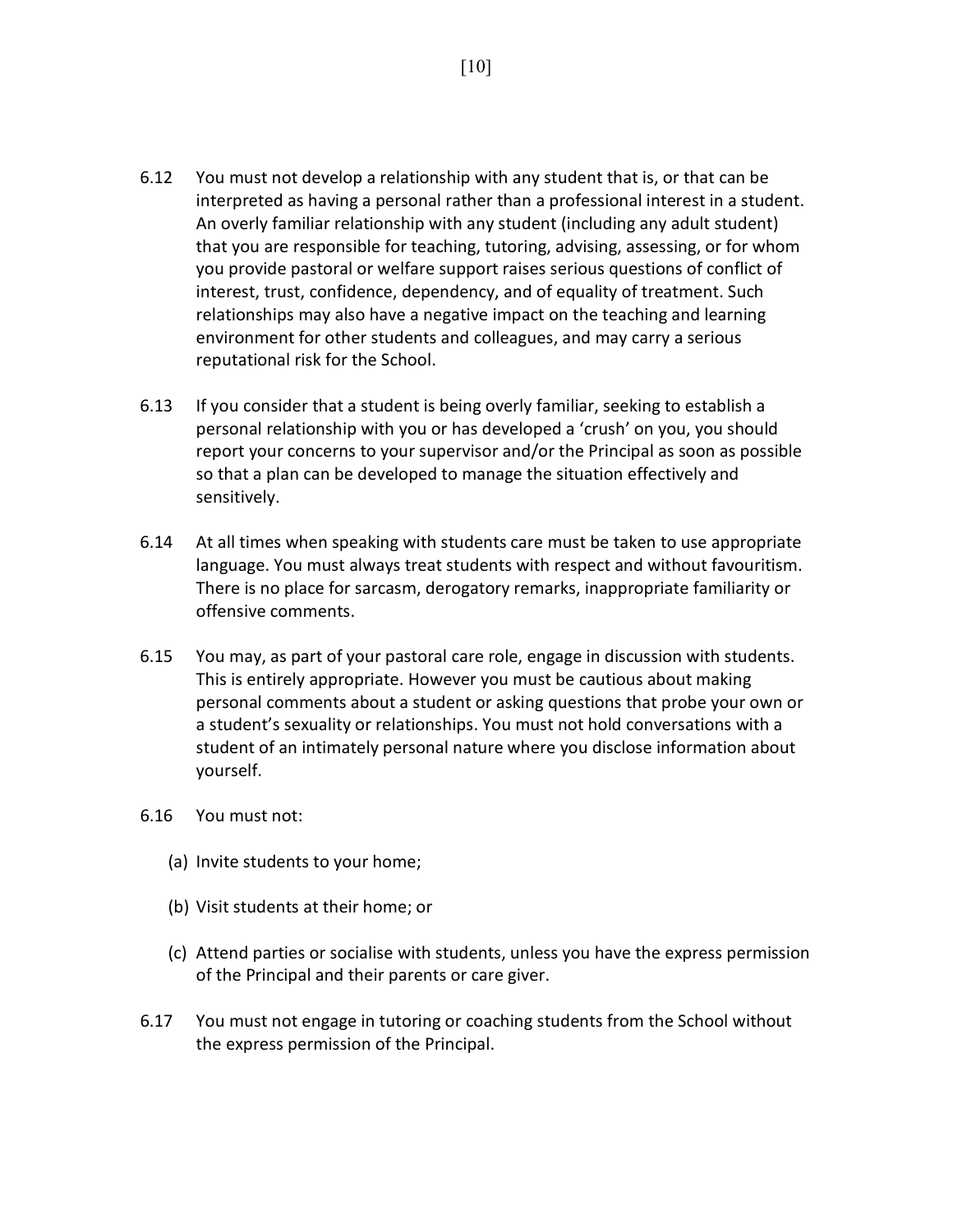- 6.18 You must not invite students to join your personal electronic social networking site or accept students' invitations to join their social networking site (see Section 7 – **Appropriate use of electronic communication and social networking sites**).
- 6.19 You must not give gifts to students. You should also carefully consider your position before accepting any gift from a student (see Section 10 – Declaring gifts, benefits and bribes)
- 6.20 Wherever practical, you should avoid teaching or being involved in educational decisions involving family members or close friends. Where it is not practical to avoid such situations completely, another member of staff should make any significant decisions relating to the student's assessments and have those endorsed by a supervisor.
- 6.21 You should be aware of, and sensitive to, children with culturally diverse or indigenous backgrounds and cultural practices that may influence the interpretation of your behaviour.

## **Child protection**

- 6.22 You must be aware of and comply with the School's **Child Protection Policy**.
- 6.23 As set out on **Section 3** you must report any concerns you may have about any other employee, contractor or volunteer engaging in 'reportable conduct' or any allegation of 'reportable conduct' that has been made to you to the Principal. This includes self disclosure if the allegation involves you.
- 6.24 Broadly, 'reportable conduct' includes:
	- (a) Any sexual offence, or sexual misconduct, committed against, with, or in the presence of, a child (including a child pornography offence); or
	- (b) Any assault, ill-treatment or neglect of a child; or
	- (c) Any behaviour that causes psychological harm to a child, whether or not the child consents.
- 6.25 Reportable conduct does not extend to: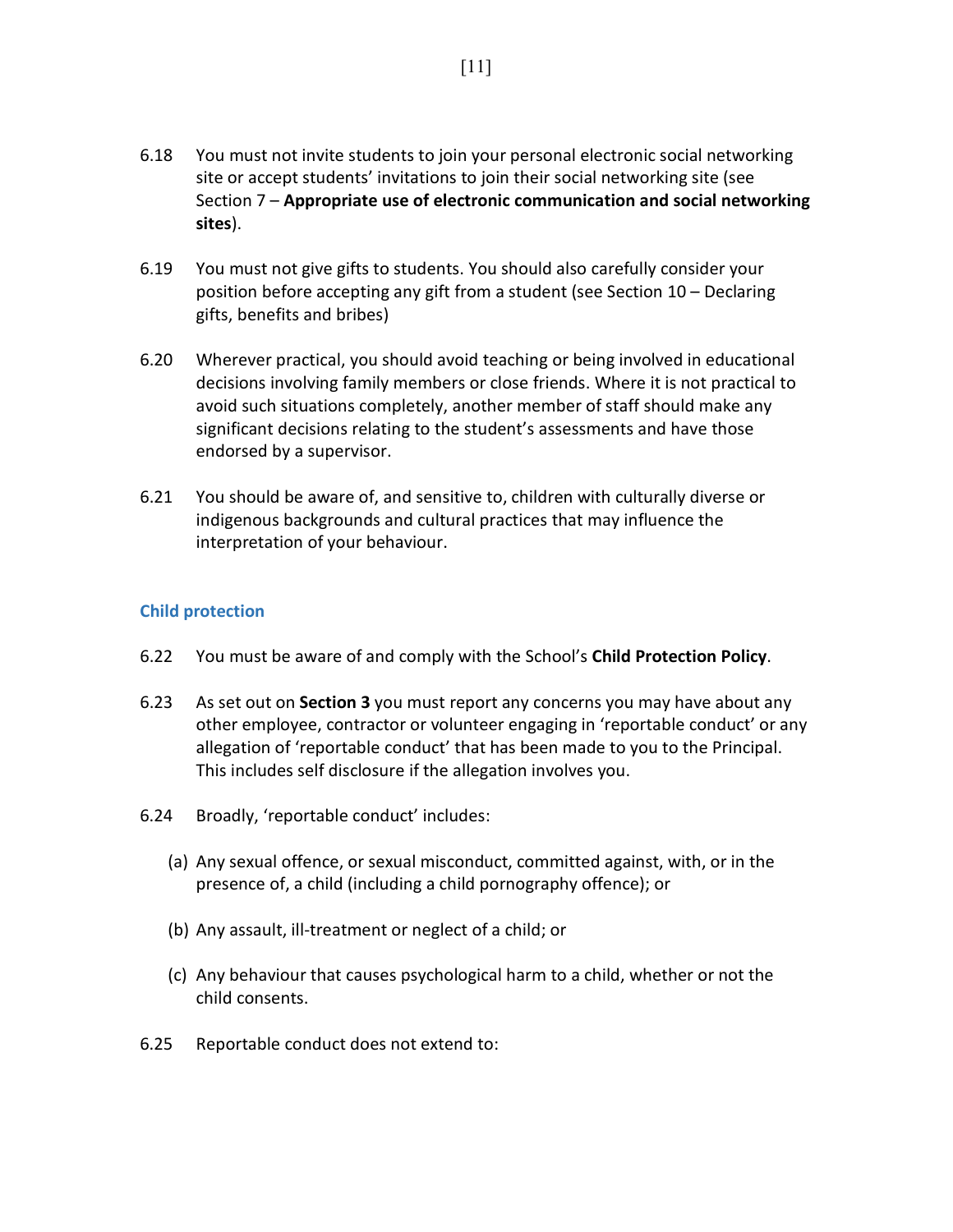- (a) Conduct that is reasonable for the discipline, management or care of children, having regard to the age, maturity, health or other characteristics of the children and to any relevant codes of conduct or professional standards; or
- (b) The use of physical force that, in all the circumstances, is trivial or negligible, but only if the matter is to be investigated and the result of the investigation recorded under workplace employment procedures; or
- (c) Conduct that is exempted from notification by a Class or Kind Agreement. [A class or Kind Agreement is an agreement between the Ombudsman and an agency (eg the Association of Independent Schools of NSW on behalf of its member schools) that allows for certain kinds of less serious reportable conduct to be exempted from notification to the Ombudsman but the Head of Agency must still conduct a workplace investigation.]
- 6.26 For further information about 'reportable conduct' see the School's **Child Protection Policy**.
- 6.27 **The requirements outlined in Section 6 in relation Supervision, Physical Contact and Relationships with Students set professional boundaries in relation to your behaviour. They make clear what behaviour is unacceptable and could amount to reportable conduct.**

## **7. Appropriate Use of Electronic Communication and Social Networking Sites**

The School provides electronic communication facilities for its students and employees for educational or administrative purposes. It monitors and views data stored or transmitted using the School's facilities. By its nature, electronic communication is a fast and informal way of communicating. However, once a document or image has been sent there is no way to recall it and it exists forever.

## **7.1 You must comply with the School's Use of Email and Electronic Facilities Policy. This includes:**

- (a) Exercising good judgement when using electronic mail, following the principles of ethical behaviour;
- (b) Using appropriate and professional language in electronic mail messages;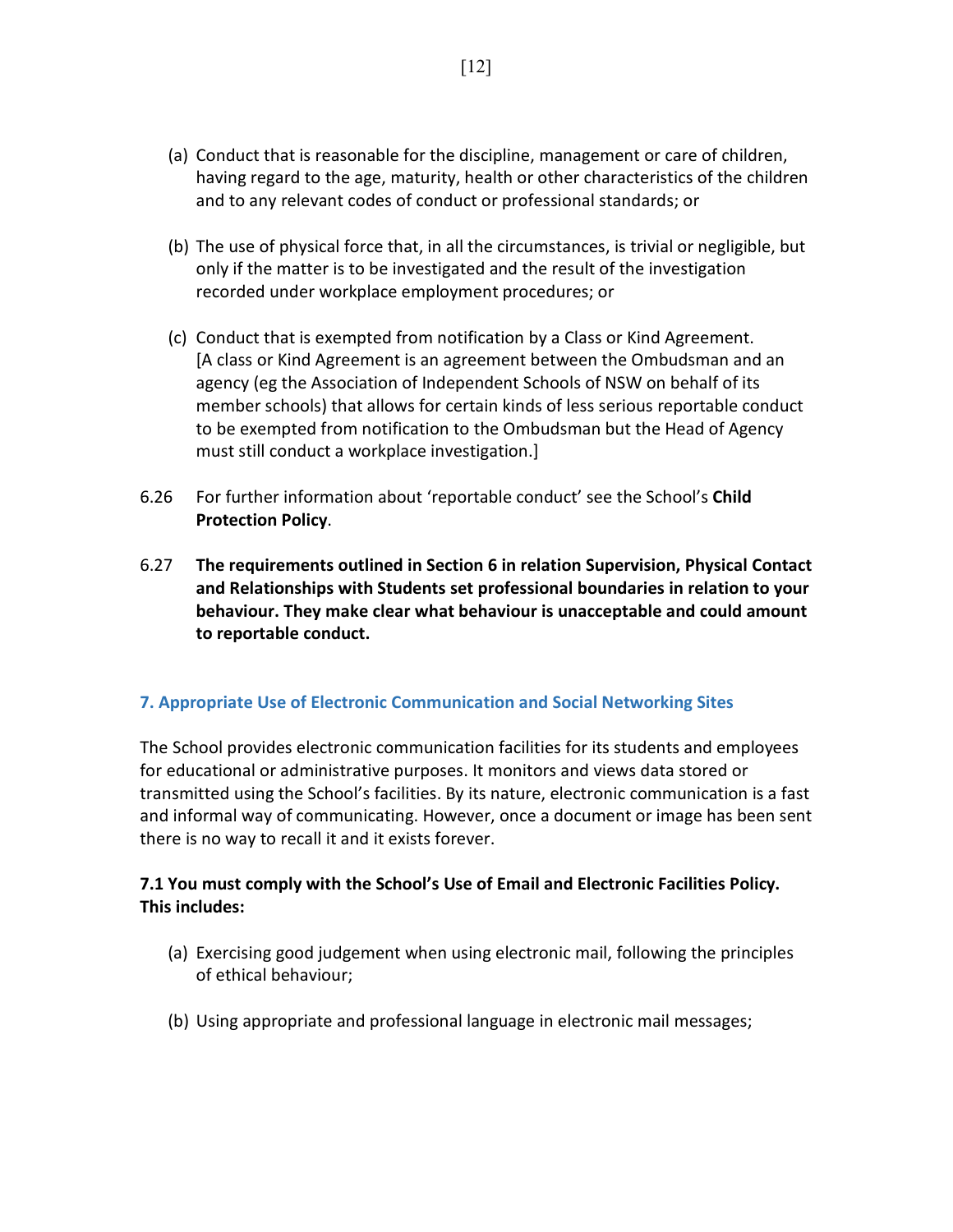- (c) Being aware that if an issue addressed in an email becomes the subject of a legal dispute, then those emails would be discoverable: that is, the court and all parties to the dispute would be entitled to see them;
- (d) Not sending messages that are harassing, discriminatory, defamatory, threatening, abusive or obscene;
- (e) Not inviting students into your personal social networking site or accept an invitation to theirs;
- (f) Not using social networking sites to email or contact students;
- (g) Remembering transmission, storage, promotion or display of offensive, defamatory or harassing material is strictly forbidden; and
- (h) Reporting any situations where you become aware of the inappropriate use of electronic communication and social networking sites.

## **7.2 You must never use the School's networks to view, upload, download or circulate any of the following materials:**

- (a) Sexually related or pornographic messages or material;
- (b) Violent or hate-related messages or material;
- (c) Racist or other offensive messages aimed at a particular group or individual;
- (d) Malicious, libellous or slanderous messages or material; or
- (e) Subversive **or other messages or material related to illegal activities**.

## **8. Use of Alcohol, Drugs and Tobacco**

Work Health and Safety is a fundamental importance to the School. Maintaining a safe work environment requires everyone's continuous cooperation.

- 8.1 You are responsible for ensuring your capacity to perform your duties is not impaired by the use of alcohol or drugs and that the use of such substances does not put at risk you or any other person's health and safety.
- 8.2 As a School employee, you must: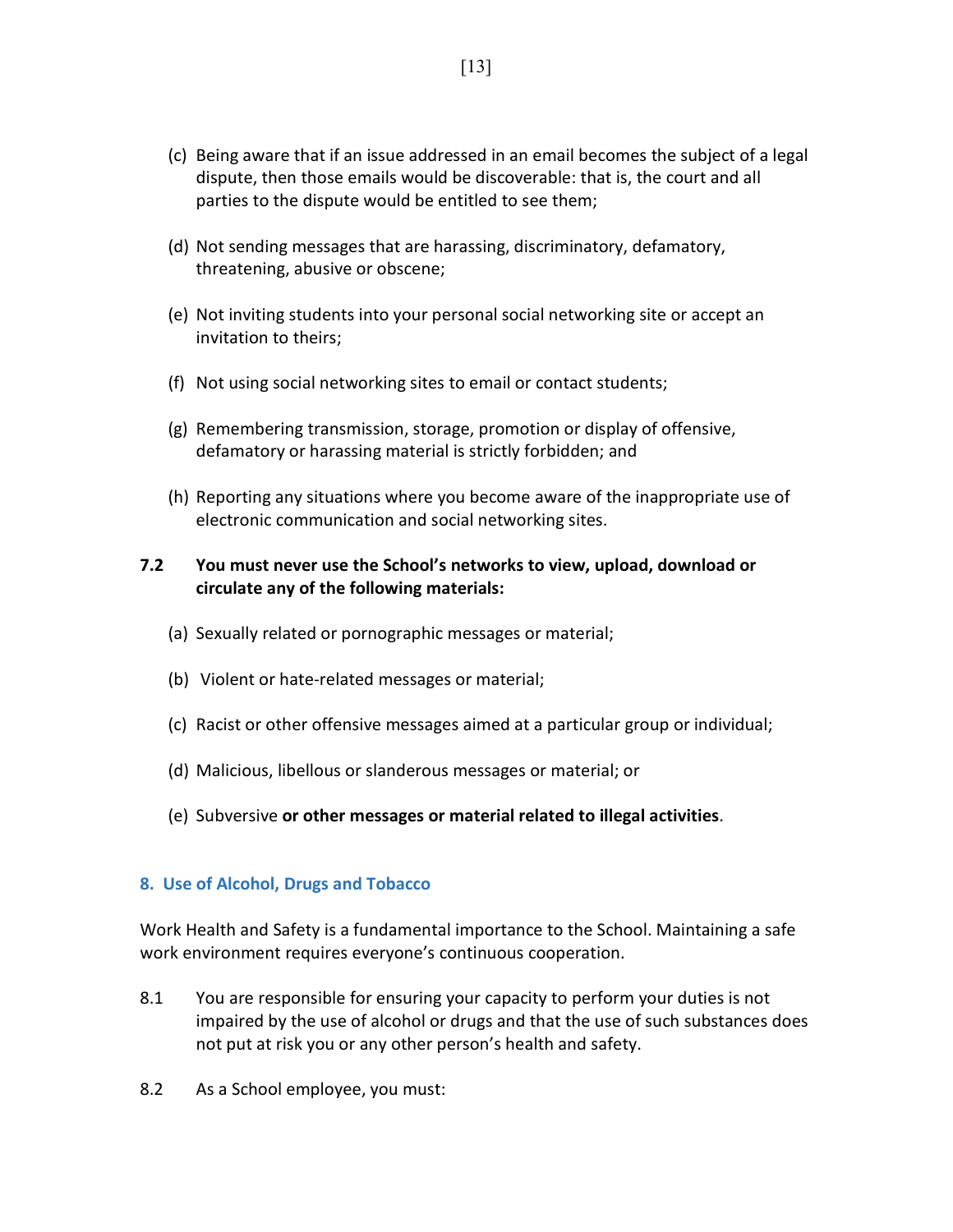- (a) Not attend work under the influence of alcohol, illegal drugs or nonprescribed and/or restricted substances;
- (b) Not consume alcohol, illegal drugs or non-prescribed and/or restricted substances while at work;
- (c) Notify your supervisor if you are aware that your work performance or conduct could be adversely affected as a result of the effect of a prescribed drug;
- (d) Take action to resolve any alcohol or other drug-related problems that you have; and
- (e) Consult with your supervisor or Principal if you are concerned about working with other employees who may be affected by drugs or alcohol.

#### **Drugs**

- 8.3 As a School employee, you must **not**:
	- (a) Have illegal drugs in your possession while at work. Any illegal drugs found on School property or in the possession of any person on School property may result in disciplinary action including the termination of your employment and referral to the Police;
	- (b) Give students or other employees illegal drugs or restricted substances, or condone their use; and
	- (c) Supply or administer prescription or non-prescription drugs to students unless authorised to do so.

## **Alcohol**

8.4 You must not take alcohol to School or consume it during School hours or at any School function at any time School students are present, including those events conducted outside School premises unless expressly permitted to do so by the Principal. A School function is any occasion organised by the School and/or in the School's name, including dances, farewells, excursions, sporting fixtures and fund raising events.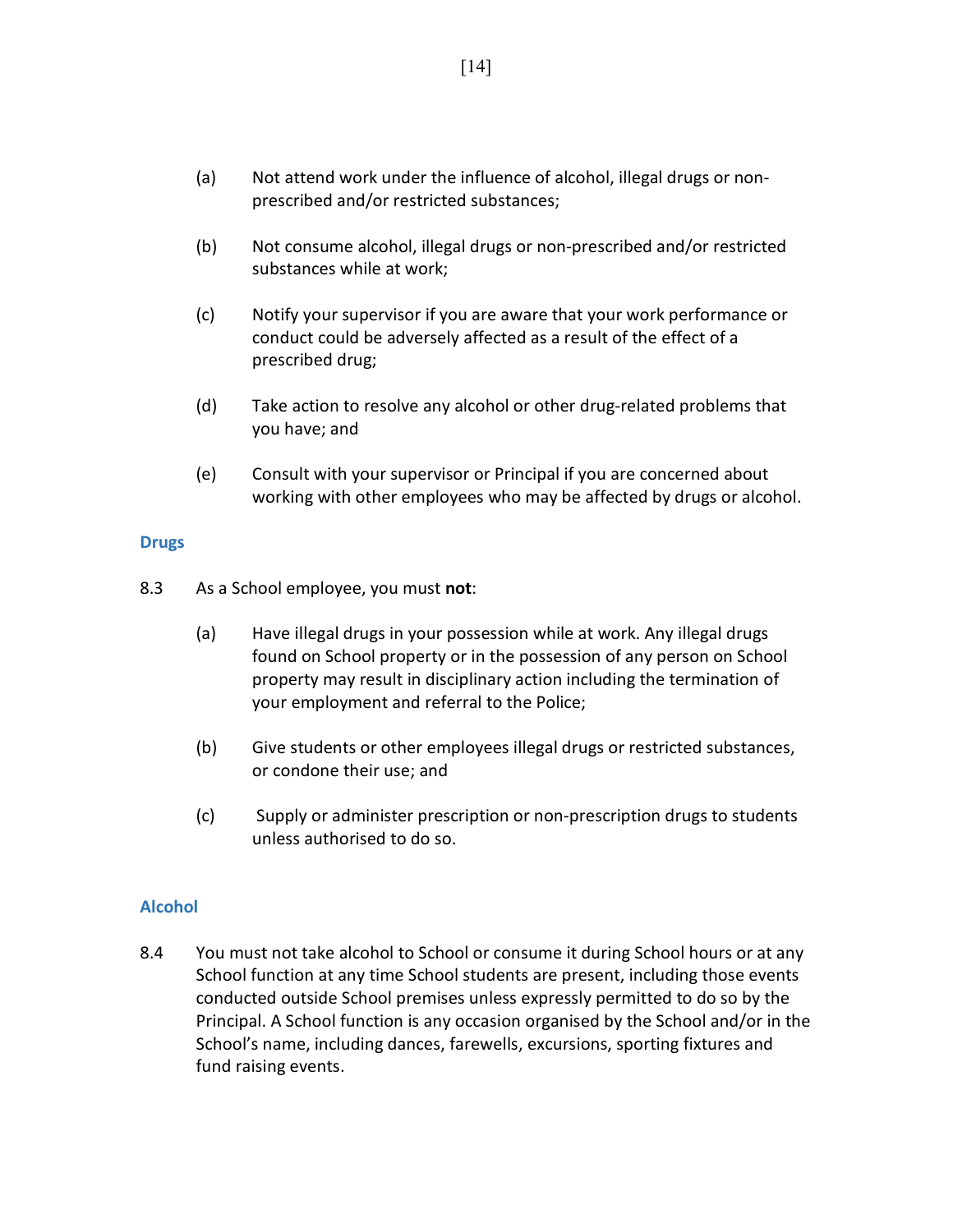- 8.5 You must not:
	- (a) Purchase alcohol for, or give alcohol to, any School students (or to any other person under the age of 18 years); and
	- (b) Encourage or condone the use of alcohol by students of any age during educational activities.

## **Tobacco**

- 8.6 You must not smoke or permit smoking in any School buildings, enclosed area or on School grounds. This includes all buildings, gardens, sports fields, cars and car parks.
- 8.7 You must not purchase tobacco or tobacco products for any School student, or give them tobacco or tobacco products.

## **9. Identifying and Managing Conflicts of Interest**

Private interests can, or have the potential to, influence a person's capacity to perform their duties and in turn compromise their integrity and that of the School.

- 9.1 As a School employee, you must not act in conflict with the School's best interests. A conflict of interests can involve:
	- (a) Pecuniary interests i.e. financial gain or loss or other material benefits;
	- (b) Non-pecuniary interests i.e. favours, personal relationships and associations.

#### **It may not only be about your own interests. It may include:**

- (a) The interests of members of your immediate family or relatives (where these interests are known);
- (b) The interests of your own business partners or associates, or those of your workplace; or
- (c) The interests of your friends.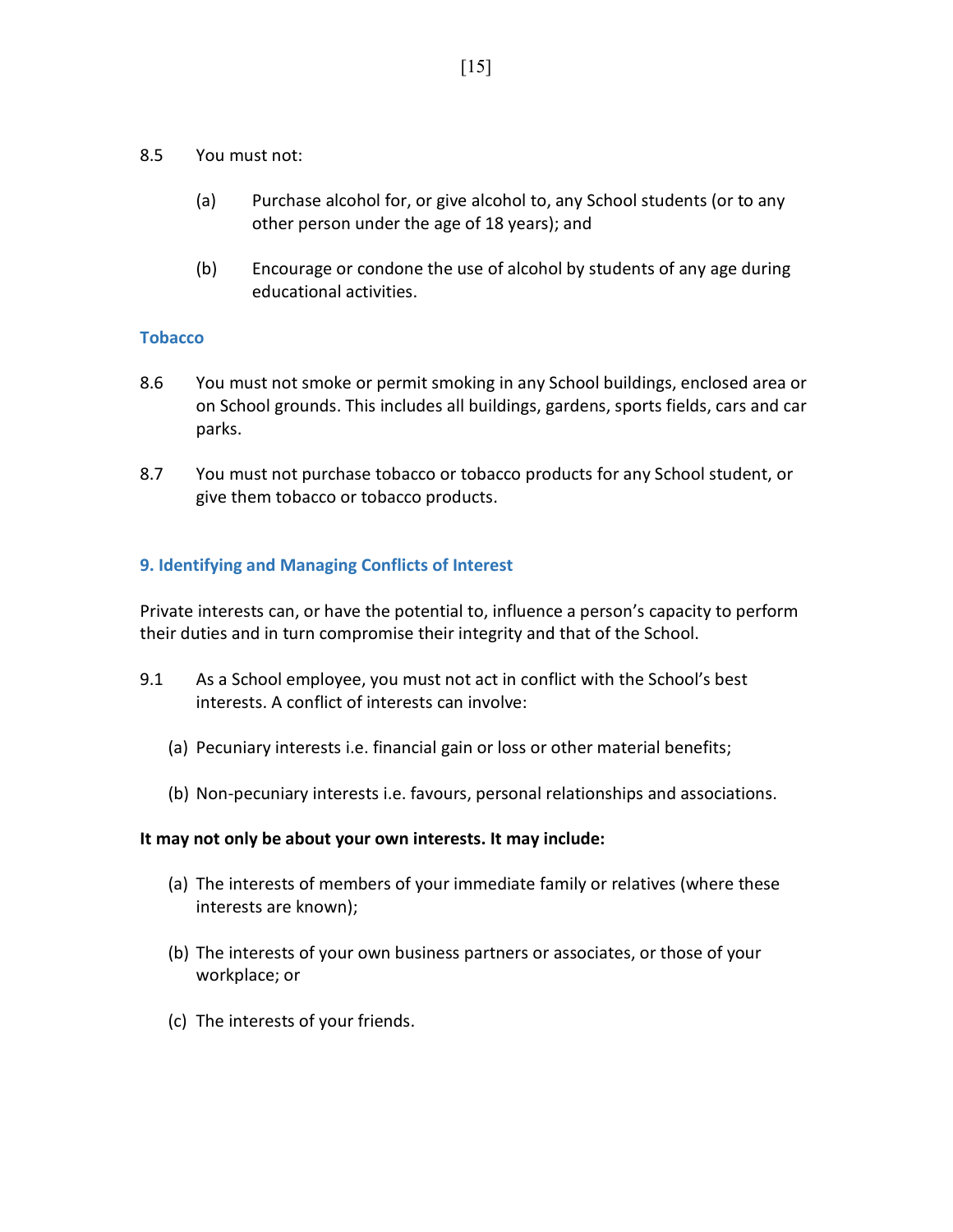- 9.2 When faced with a situation in which conflict of interests may be present, you should report any potential or real conflict to your supervisor or the Business Manager or Principal, or the School Board.
- 9.3 You should also report situations where a superior or colleague who has an identified conflict is, or may be perceived as, unduly influencing your decision.

## **10. Declaring of Gifts, Benefits and Bribes**

As an employee, you may be offered a gift or benefit as an act of gratitude. There are some circumstances when to refuse a gift would be perceived as rude, insulting or hurtful. You are expected to exercise sound judgment when deciding whether to accept a gift or benefit.

- 10.1 If you are offered a bribe (i.e. anything given in order to persuade you to act improperly), you must refuse it, explain why it is not appropriate, and immediately report the matter to the Principal.
- 10.2 Accepting gifts and other benefits has the potential to compromise your position by creating a sense of obligation and undermining your impartiality. It may also affect the reputation of the School and its staff. You must not create the impression that any person or organisation is influencing the School or the decisions or actions of any of its employees.
- 10.3 If you are offered a gift or benefit, you should always consider the value and purpose of a gift or benefit before making any decision about accepting it. A gift that is more than nominal value (\$50) must not become personal property. You should either politely refuse it or advise the contributor that you will accept it on behalf of the School.
- 10.4 When such a gift is accepted, you must advise your Principal. They will determine how it should be treated and make a record of its receipt. Depending on the nature and value of the gift, it may be appropriate to record the gift in the asset register as a donation or other such record established for that purpose.
- 10.5 Sometimes employees might, in the course of their work, win a prize of significant monetary value e.g. a computer, from another organisation. Prizes are usually considered the property of the School. If you win a prize you must advise your supervisor or the Principal who will determine how the prize should be treated and recorded.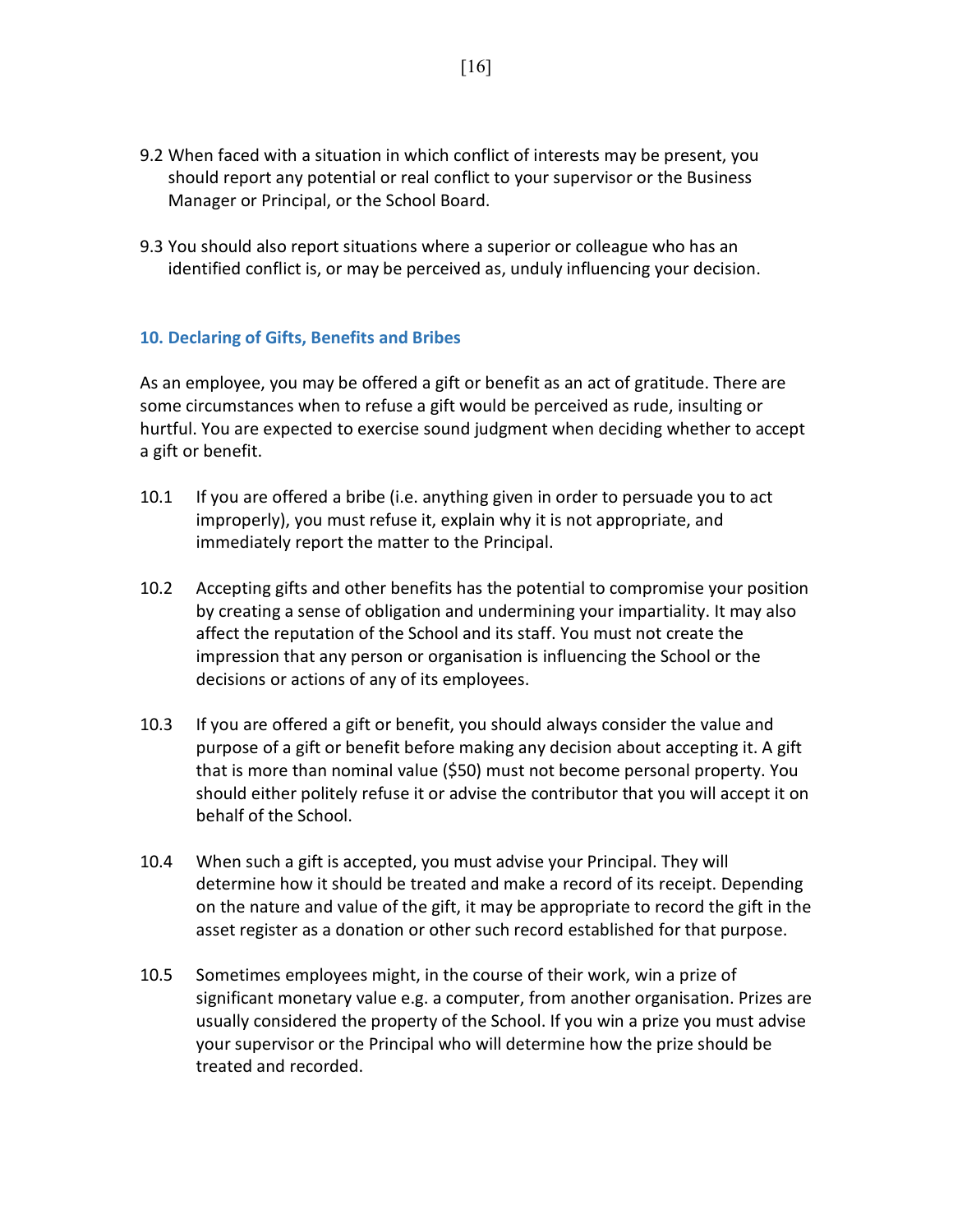## **11. Communication and Protecting Confidential Information**

#### **Communication**

- 11.1 You are required to comply with **Reporting to Parents**
- 11.2 You should be mindful of confidentiality when in discussions with parents. You cannot provide a guarantee of confidentiality if the matter under discussion requires mandatory reporting.
- 11.3 You should not disclose personal information about another staff member to students or parents or discuss their work performance, except if authorised by the Principal in the context of grievance resolution.
- 11.4 All matters discussed in staff meetings and staff memos are to be treated confidentially and not discussed with students, members of the school community, or the public.
- 11.5 The media should not be given access to students or allowed entry to the School without the express permission of the Principal. You should not make any comments to the media about the School, students or parents without the express permission of the Principal.

## **Confidential information**

- 11.6 As a school employee, you must only use confidential information for the workrelated purpose it was intended.
- 11.7 Unless authorised to do so by legislation, you must not disclose or use any confidential information without **the express permission of the Principal or Business Manager**.
- 11.8 You must make sure that confidential information, in any form, cannot be accessed by unauthorised people.

## **Privacy**

11.9 Sensitive and personal information should only be provided to people, either within or outside the School, who are authorised to have access to it.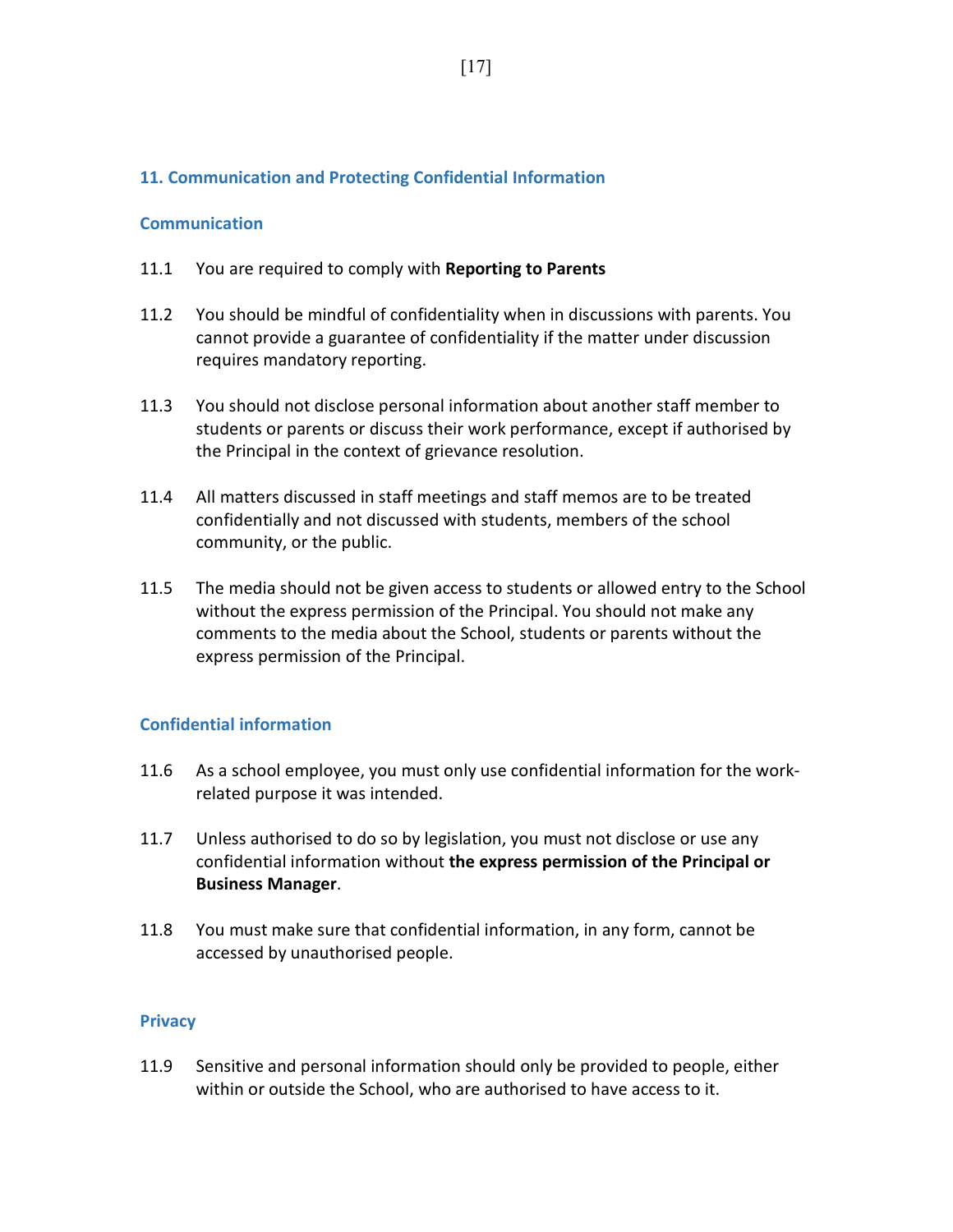11.10 You should always exercise caution and sound judgement in discussing the personal information of students, parents, staff and other people with other School employees. Normally information should be limited to those who need to know in order to conduct their duties, or those who can assist in carrying out the School's work because of their expertise.

## **12. Record Keeping**

- 12.1 All employees have a responsibility:
	- (a) To create and maintain full, accurate and honest records of their activities, decisions and other business transactions; and
	- (b) To capture or store records in the School's record systems.
- 12.2 You must not destroy or remove records without appropriate authority.
- 12.3 Supervisors have a responsibility to ensure that the employees reporting to them comply with their records management obligations.
- 12.4 Employees responsible for assessing and recording marks for students' work must do so accurately, fairly and in a manner that is consistent with relevant policy and the requirements of the School.
- 12.5 Employees must maintain the confidentiality of all official information and documents which are not publicly available or which have not been published.

## **13. Copyright and Intellectual Property**

- 13.1 When creating material you need to ensure the intellectual property rights of others are not infringed and information is recorded about any third party copyright/other rights included in materials.
- 13.2 Advice relating to sharing or licensing the School's intellectual property should be sought from the Principal.
- 13.3 The School cannot give away or assign its intellectual property without the approval of the Principal.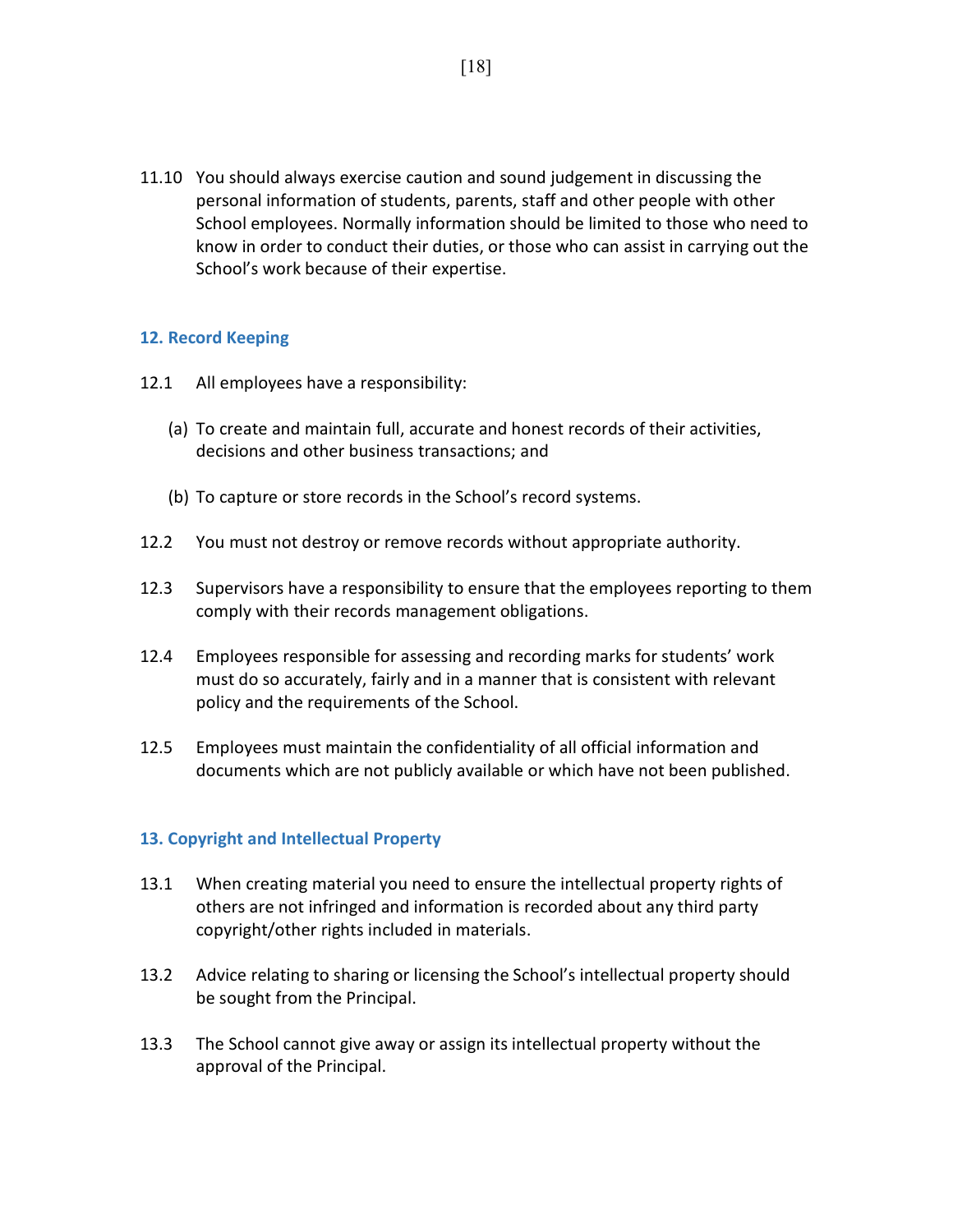- 13.4 If you develop material that relates to your employment with the School, the copyright in that material will belong to the School. This may apply even if the material was developed in your own time or at home.
- 13.5 You should not use the School's intellectual property (including copyright) for private purposes without obtaining written permission from the Principal or Business Manager.

Approved by the Executive Council The Athena School Limited

Authorised by the Board of Directors The Athena School Limited



© <sup>2022</sup> The Athena School Limited. All Rights Reserved. The Athena School is an Applied Scholastics™ School. APPLIED SCHOLASTICS is a trademark and service mark owned by Association for Better Living and EU<sub>C</sub> School. APPLIED SCHOLASTICS is a unucluate and served main struck by construction.<br>TIEU Education International and is used with its permission. ABN: 34 630 740 886. CRICOS Provider No. 02266B